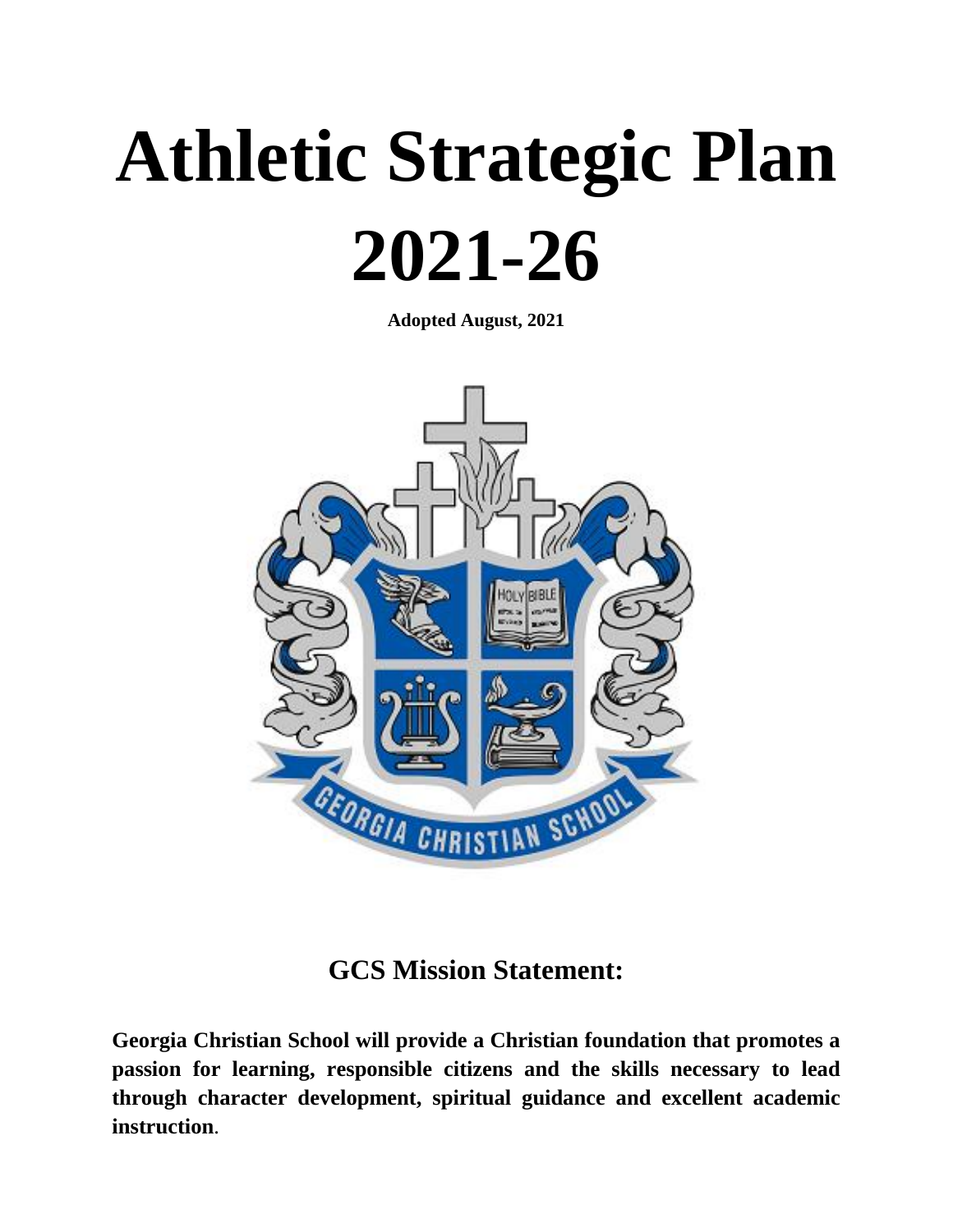## **Athletic Strategic Plan**

### **Areas of Consideration**

- Facilities
- Programs
- Coaches
- Finances/Resources
- Public Relations
- Athletic Safety
- Strength and Conditioning
- Parental Involvement
- Athletic Nutrition
- Campus Visitor Process/Potential Student
- Middle School Athletics
- Elementary Athletics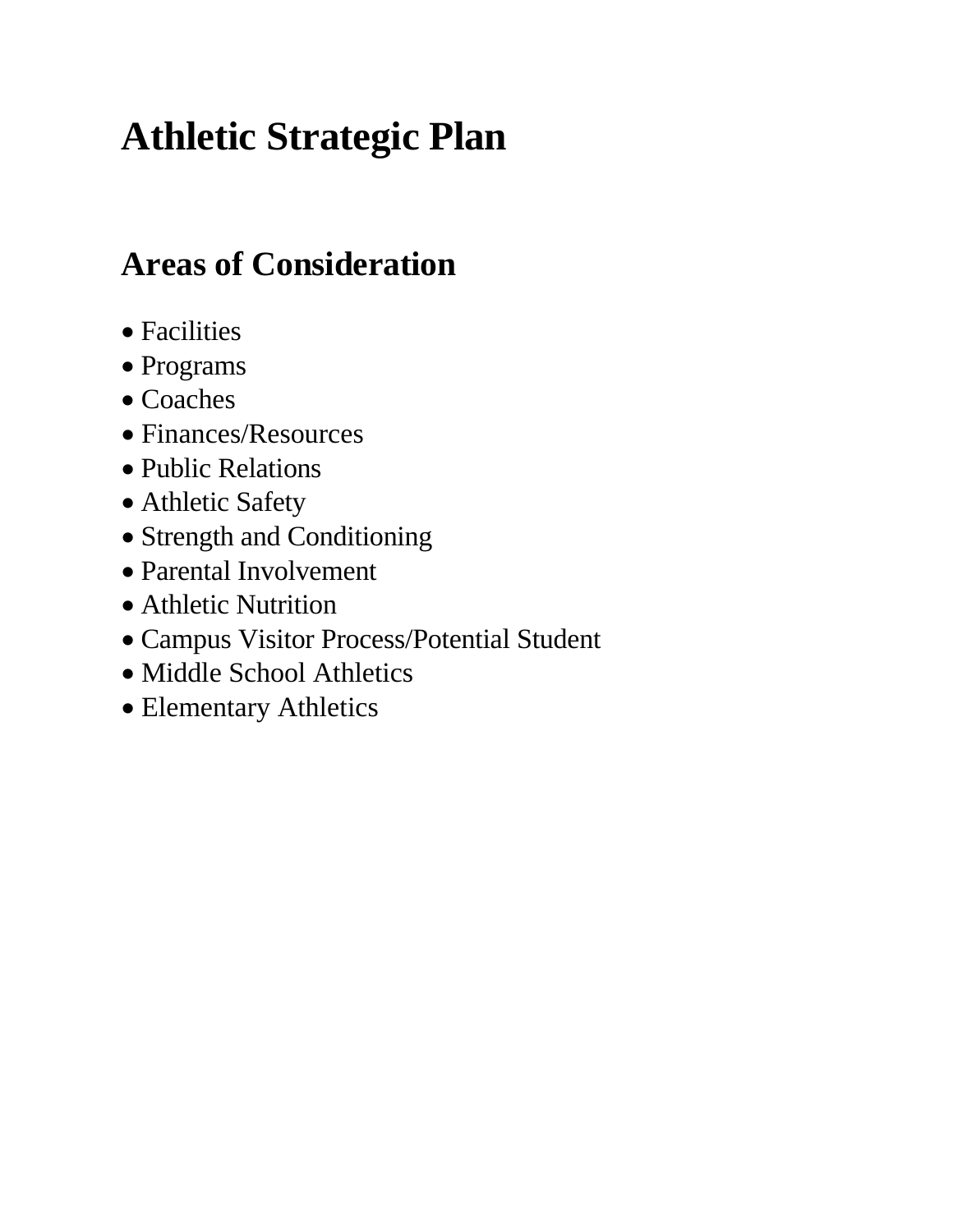#### **Facilities**

- Game Fields Renovation
	- Irrigation Renovation
		- New Rotors (\$2,000) Fall 2022
		- Replace all flex pipe with swing arms (\$1,000) Fall 2022
		- Add Irrigation zone to PF (\$350) Spring 2022
	- Concrete pad on Visitor's side for sidewalk and bleachers (\$7,000) Fall 2023
	- Gravel drive from Right field to Concessions stand (\$5,000) Spring 2022
	- LED Lights for GF (\$70,000) Transition starts Fall 2022
	- LED Lights for Baseball Field (\$70,000) Spring 2022
	- Irrigate the Baseball Outfield (\$5,000) Spring of 2022
	- Catch net and poles to the North Side of the Game Field (\$1,000) Spring 2022
	- Enclose the equipment space between the bleachers and the Game Field Shop (\$500) Fall 2021
	- Enclose Pump Station (\$500) Fall 2021
	- Create a more formal "stadium" entrance to GF (\$10,000) Fall 2023
	- Create Veteran's Memorial on Home side of GF (\$10,000) Fall 2023
	- Parking Improvements at Gym; 2-3 More Handicap (\$500\*) Fall 2021
- Covered Outdoor Practice Facility (\$50,000) Fall 2024
- Lacy Elrod Gymnasium
	- Floor completely redone (\$15,000) Fall 2021
	- Ice Machine (\$3,500) Spring 2022
	- Lighting LED (\$5,000) Transition Fall 2021
	- Renovate lawn area in front of gym (\$15,000) Fall 2022
		- Update patio area
- New Gym/Multiplex:  $(\$2,000,000)$  Fall 2026
	- Practice Courts/Volleyball Courts
	- Locker Rooms
	- Weight Rooms
	- Classrooms
- Football Field House (Old Bus Barn)
	- Expand locker room (Completed Aug 2020 \$1,200)
	- Upgrade/Increase Weight Room Equipment (\$50,000) Fall 2022)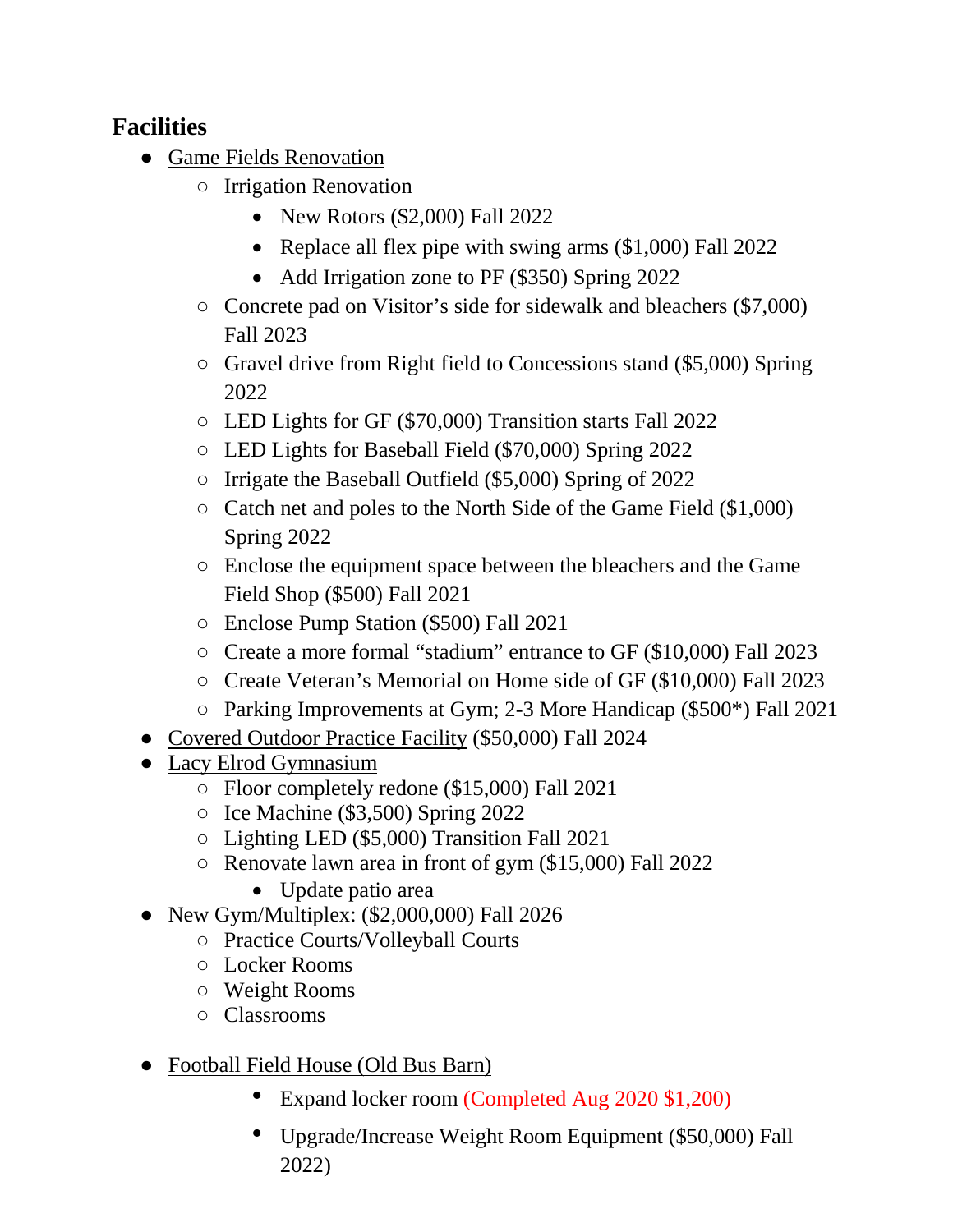- New hexagon bars (purchased Mar 2020)
- New Field House (\$185,000) Fall 2022
	- Plans approved by Fall 2021
	- New Weight Room
	- Locker Rooms
	- Coach's Office
	- Training Room

#### **Programs**

- All girls PE classes (at least for 6 to 9 weeks) Fall 2022
- New sports (parent/student committee to explore) Fall 2021
	- Golf
	- Track
	- Wrestling
	- Softball Fall 2022
	- Fishing
	- Tennis
	- Start parent/student committee to explore (Fall 2021)

#### **Coaches/Personnel**

- Athletic Organizational Structure Summer 2021
	- Clear duties/responsibilities for all GCS Coaches/staff (full time, part time and volunteer) Summer 2021
- Hire Athletic Admin Asst. (\$7,000) Fall 2021 (Patience Lawson Hired JUL2021)
- Hire on-staff full-time Female Coach (Morgan Sykes Hired JUL2021)
- Development/Training/Accreditation (\$3,000/yr)-AUG2021
- Volunteer Coaches
	- Communication to create a pipeline of qualified volunteer coaches Spring 2022

#### **Finances/Resources**

● Fundraising/Development Plan Fall 2021

#### **Public Relations**

- Update website to modern look (\$1,500) Fall 2021
	- Equitable exposure across sports (girls and boys) (Immediately)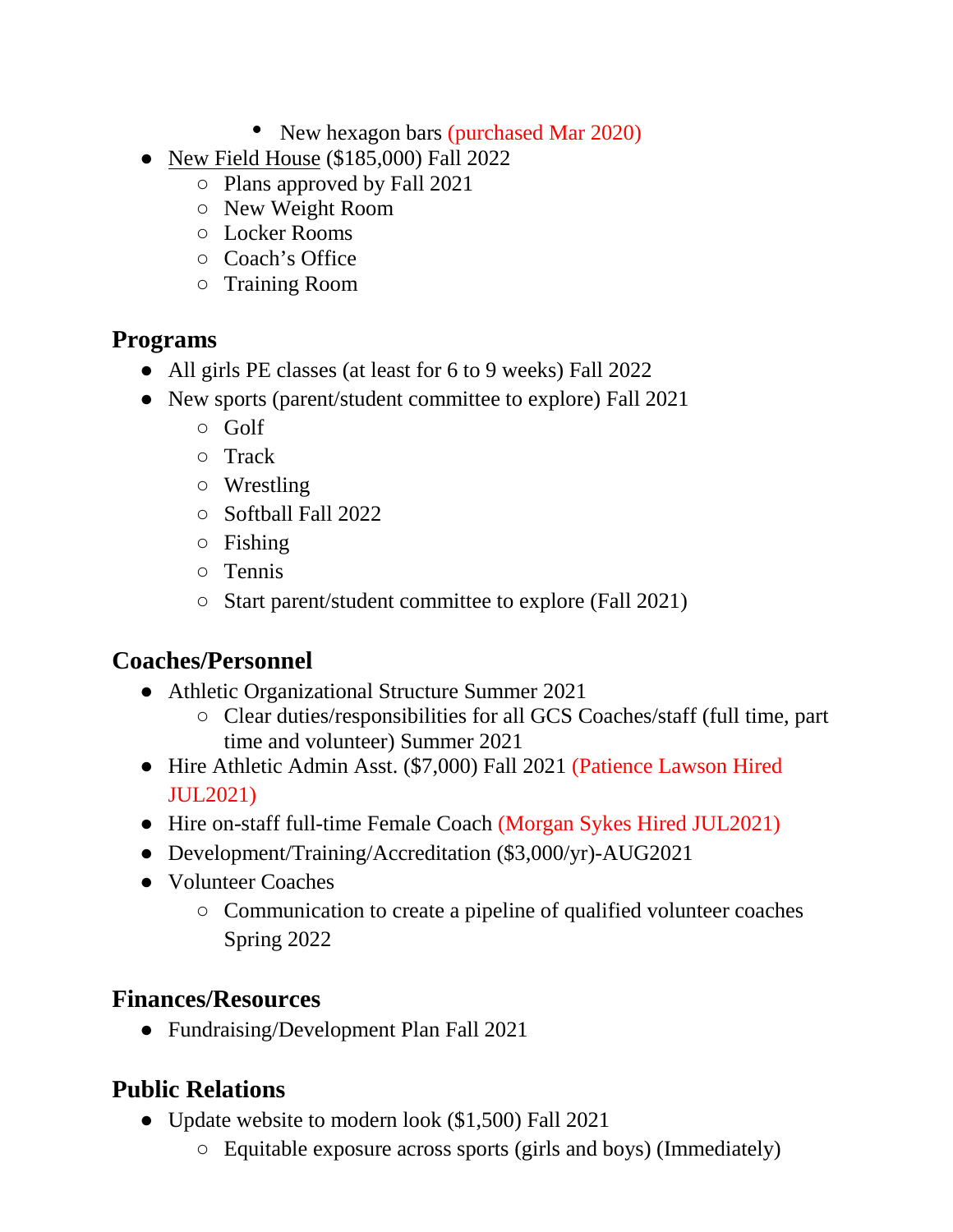- Reduce the number Social Media Platforms (consolidate under GCS Athletics Fall 2021
- Consistency in Branding Fall 2021
	- Uniforms
	- Advertisements
	- Update and have consistent mascot

#### **Athletic Safety**

- Concussion Awareness for Coaches (Sport Specific Training @ no cost through GISA) AUG2021
- Education on proper taping and field injury prevention and aide (Sport) Specific Training by VOA @ no cost) Fall 2021

#### **Strength and Conditioning**

- Allowing both male and female athletes to have access to Fall 2022
- Mandatory strength/conditioning for all athletes  $8<sup>th</sup>$ -12<sup>th</sup> Fall 2022

#### **Parental/Stakeholder Involvement**

- Explore an Athletic Alumni Association Summer 2022
- $\bullet$  1914 Club
	- Clarification of the purpose/benefits of organization Spring 2022
	- More strategic marketing Spring 2021

#### **Athletic Nutrition**

● Provide Protein bars before/after "coach led" workouts. (\$500 per sem. Fall 2021)

#### **Campus Visitor Process/Potential Students**

- Process in which we reach out to new students
	- An all athletic mail-out to the churches and tri-county area (\$1,000) Fall 2022
	- Follow up with those who have visited
	- Make changes to enhance the experience
- Keep in touch those that have visited or shown interest
- Coach involvement with those that are interested in athletics